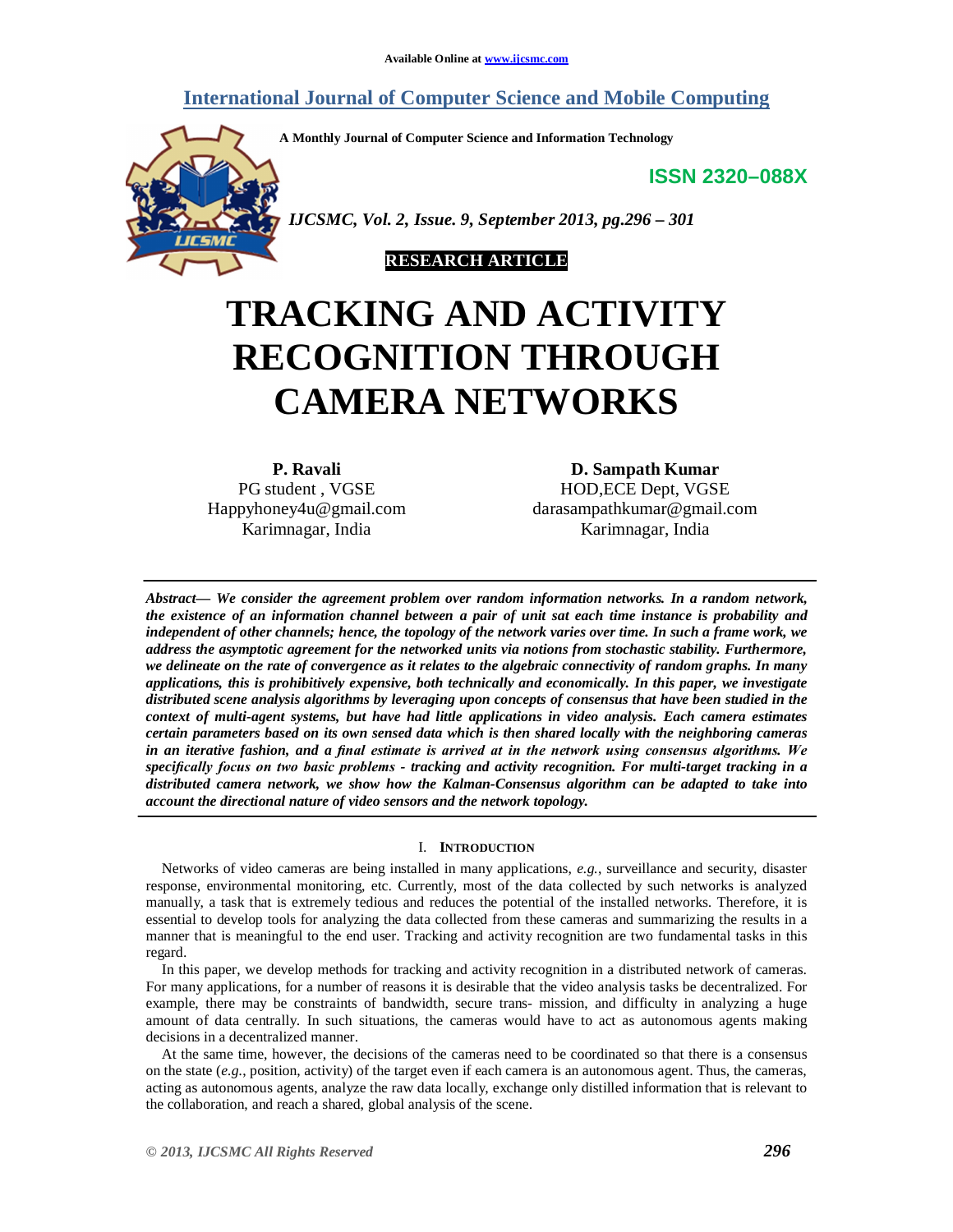#### II. **CONSENSUS ALGORITHMS FORDISTRIBUTED ESTIMATION**

In the multi-agent systems literature, *consensus* means that the agents reach an agreement regarding a certain quantity of interest that depends on the measurements of all sensors in a network. The network may not be fully connected, so there is no central unit that has access to all the data from the sensors. Consequently, a *consensus algorithm* is an interaction rule that specifies information exchange between a sensor and its neighbors that guarantees that all the nodes reach a consensus.

#### *A. Brief Review*

In a network of agents, consensus can be defined as reaching an agreement through cooperation regarding a certain quantity of interest that depends on the information available to measurements from all agents. An interaction rule that specifies the information exchange between an agent and all of its neighbors in the network and the method by which the information is used, is called a consensus algorithm (or protocol). Cooperation means giving consent to providing one's state and following a common protocol that serves group objective.

The goals of most consensus algorithms usually include:

- **1. Validity:** The final answer that achieves consensus is a valid answer.
- **2. Agreement:** All processes agree as to what the agreed upon answer was by the end of the process.
- **3. Termination:** The consensus process eventually ends with each process contributing.
- **4. Integrity:** Processes vote only once.

Many consensus algorithms contain a series of events (and related messages) during a decision-making round. Typical events include Proposal and Decision. Here, proposal typically means the communication of the state of each agent and decision is the process of an agent deciding on proposals received from its neighbors after which it is not going to receive any proposal from the neighbors to come a different conclusion.

In our application domain of camera networks, the agents are the cameras and the state vector we are trying to estimate are the position and velocity of a set of targets and the ID of an activity based on a learned dictionary of activities.

The cameras then share local estimates with their neighboring cameras in an iterative fashion, and a final estimate is arrived at in the network using consensus algorithms.

*1) Distributed Tracking:* There have been recent attempts to achieve dynamic state estimation in a consensuslike manner. In contrast to a central Kalman filter where state information coming from several sensors is fused in a central station, Distributed Kalman Filters (DKF) compute a consensus- based estimate on the state of interest with only point-to-point communication between the sensors. A distributed Kalman filtering (DKF) strategy that obtains consensus on state estimates was presented .The overall performance of this so-called Kalman-Consensus filter has been shown to be superior to other distributed approaches. It is on this DKF strategy that we base our distributed tracking algorithm.

*2) Distributed Activity Recognition:* There have been methods on multi-view activity recognition but the information of multiple views is fused centrally. In this paper, we propose a framework for distributed activity recognition. Each camera determines a probabilistic measure of similarity of its own observed activities to a predefined dictionary, and then disperses this information to compute a consensus-based estimate with only pointto-point communication between the cameras. We show mathematically how to compute this consensus based on the similarity score computed at each camera and the transition probabilities between activities.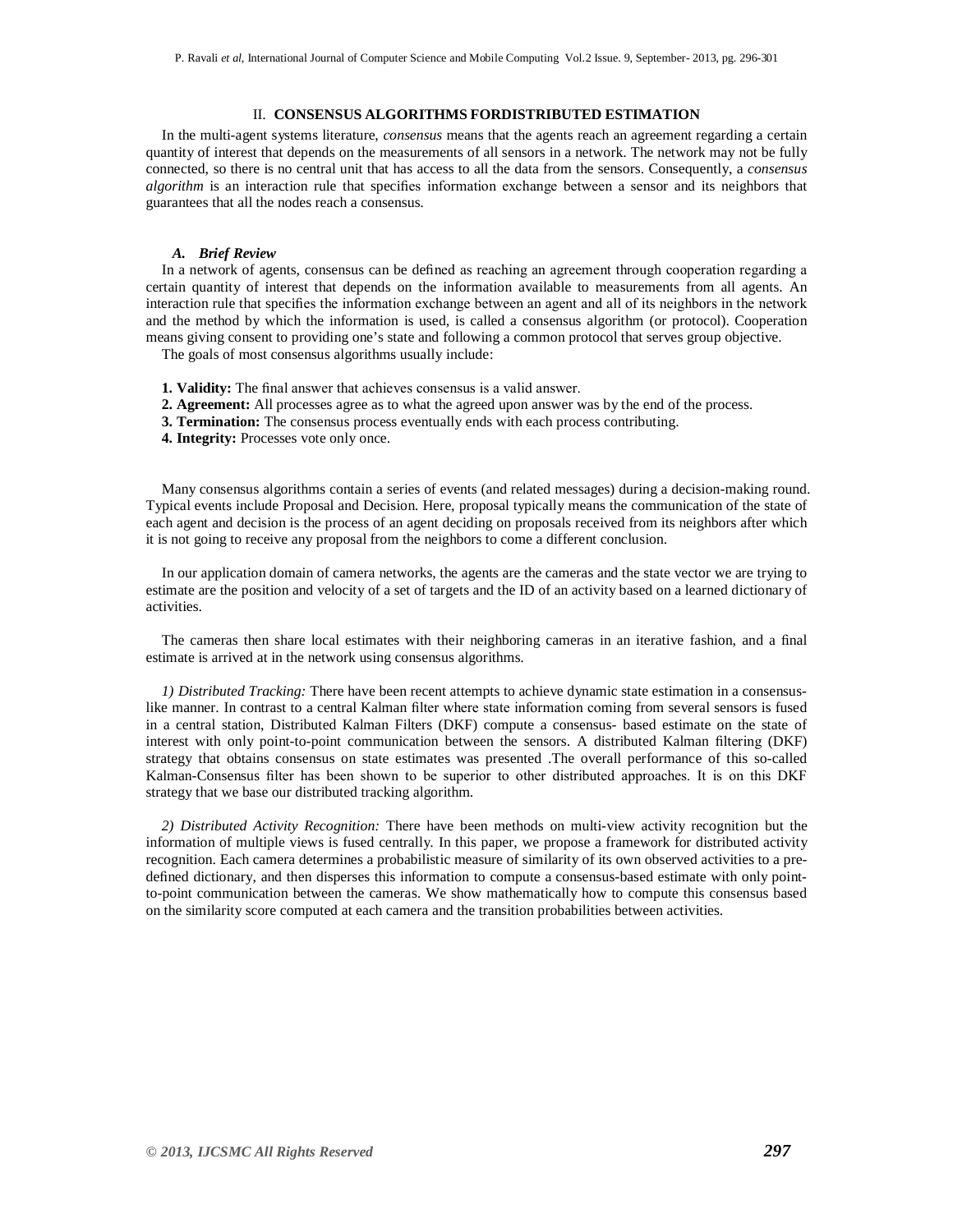Algorithm 1 Distributed Kalman-Consensus tracking algorithm performed by every  $C_i$  at discrete time step  $k$ . The state estimate of  $T_i$  by  $C_i$  is represented by  $x_i^i$  with error covariance matrix  $P_i^i$ 

*Input:*  $\bar{x}_i^l$  and  $P_i^l$  valid at k using measurements from time step  $k-1$ for each  $T_i$  that is being viewed by  $\{C_i^c \cup C_i\}$  do Obtain measurement  $z_i^l$  with covariance  $R_i^l$ Compute information vector and matrix

> $u_i^l = F_i^{lT} (R_i^l)^{-1} z_i^l$  $\mathbf{U}_i^l = {\mathbf{F}_i^l}^T (\mathbf{R}_i^l)^{-1} \mathbf{F}_i^l$

Send messages  $\mathbf{m}_i^l = (\mathbf{u}_i^l, \mathbf{U}_i^l, \bar{\mathbf{x}}_i^l)$  to neighboring cameras  $C_i^n$ <br>Receive messages  $\mathbf{m}_j = (\mathbf{u}_j^l, \mathbf{U}_j^l, \bar{\mathbf{x}}_j^l)$  from all cameras  $C_j \in C_i^n$ <br>Fuse information matrices and vectors

$$
\mathbf{y}_i^l = \sum_{j \in (C_i \cup C_i^n)} \mathbf{u}_j^l, \ \ \mathbf{S}_i^l = \sum_{j \in (C_i \cup C_i^n)} \mathbf{U}_j^l
$$

Compute the Kalman-Consensus state estimate

$$
\begin{aligned} \mathbf{M}_i^l &= \langle (\mathbf{P}_i^l)^{-1} + \mathbf{S}_i^l)^{-1} \\ \mathbf{\hat{x}}_i^l &= \mathbf{\bar{x}}_i^l + \mathbf{M}_i^l (\mathbf{y}_i^l - \mathbf{S}_i^l \mathbf{\bar{x}}_i^l) + \gamma \mathbf{M}_i^l \sum_{j \in C_i^R} (\mathbf{\bar{x}}_j^l - \mathbf{\bar{x}}_i^l) \\ \gamma &= 1/ (||\mathbf{M}_i^l|| + 1), ||\mathbf{X}|| = (tr(\mathbf{X}^T \mathbf{X}))^{\frac{1}{2}} \end{aligned}
$$

Propagate the state and error covariance matrix from time step  $k$  to  $k+1$ 

$$
\frac{\mathbf{P}_i^l \leftarrow \mathbf{A}^l \mathbf{M}_i^l {\mathbf{A}^l}^T + \mathbf{B}^l \mathbf{Q}^l \mathbf{B}^l}{\mathbf{X}_i^l \leftarrow \mathbf{A}^l \hat{\mathbf{x}}_i^l}
$$

end for

#### III. **EXPERIMENTAL RESULTS**



(a)  $k = 64$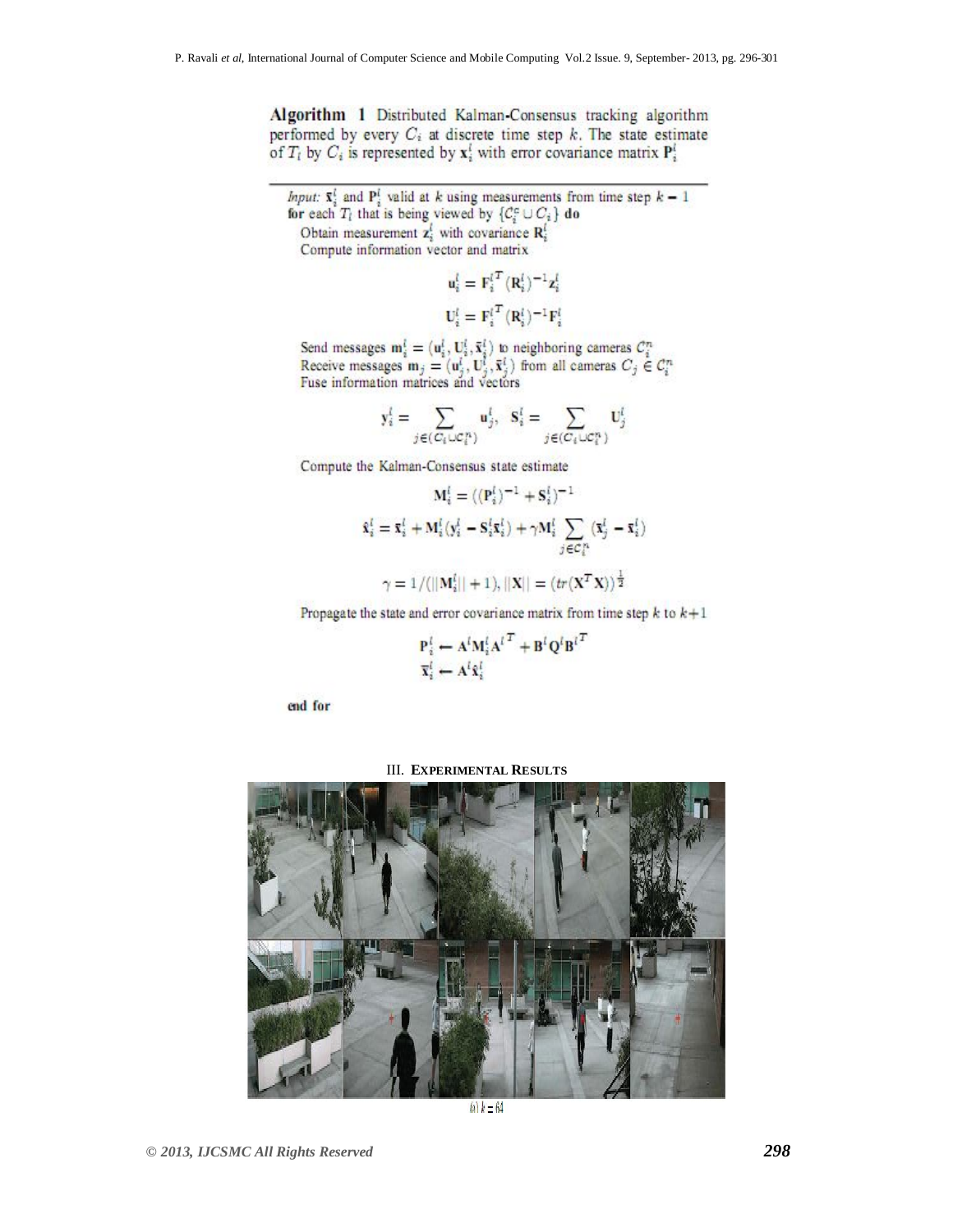

Fig. 2. Each sub-figure shows 10 cameras at one of four time instants denoted by k. The track of one target, marked with a box, is shown. All targets are tracked using the Kalman-Consensus filtering approach, but are not marked for clarity.

We tested our approach for tracking in a real camera network composed of 10 PTZ cameras looking over an outdoor area of approximately 10000 sq. feet. In the area under surveil- lance, there were 8 targets in total that were to be tracked using our distributed Kalman-Consensus filtering approach. In our experiment, the measurements (i.e., the observed positions of targets) are obtained using histogram of gradient (HOG) hu- man detector. The association of measurements to targets is achieved based on appearance (color) and motion information. Figure 2 shows the tracking results as viewed by each camera at 4 time instants.

The results are shown on a non-static camera network. The cameras are controlled to always cover the entire area under surveillance through a game theoretic control framework we proposed in [38]. As explained above, the change of camera settings does not affect the procedure of the Kalman-consensus filter. Figure 2 (a) shows the initial settings of the camera network that covers the entire area. As the targets are observed in this area, the single-view tracking module in each camera determines the ground plane position of each target in its FOV and sends that information to the Kalman-Consensus filter which processes it together with the information received from the Kalman-Consensus filters of neighboring cameras.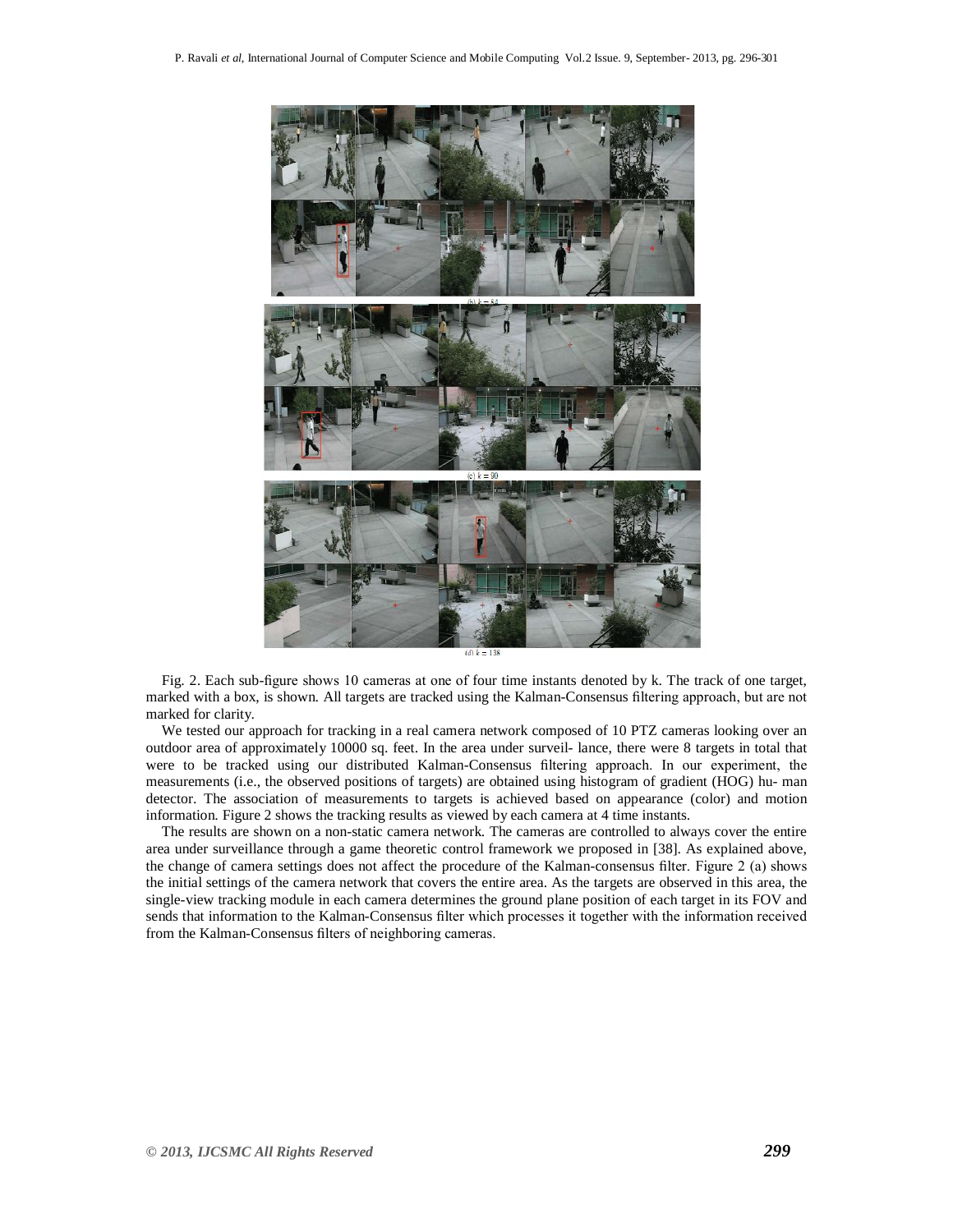### **RESULT**







**Fig 3.2 Multi object tracking in multiple videos**



**Fig 3.3 Iteration increases**

#### IV. **CONCLUSION**

Control of systems consisting of several autonomous agents that are intended to perform a coordinated task is currently an important and challenging of research. This is due to the broad range of applications of multi- agent systems in space missions, operations in hazardous environments, and military operations.

In this paper, we studied three formation strategies for coordinated control of groups of mobile autonomous agents modeled as point masses with full actuation. Each agent relies only on locally available information, namely, the relative locations of a sensed subgroup of agents. Global information and communication are not required. Instead, local sensors (perhaps vision) can be used to generate effective global group behavior.